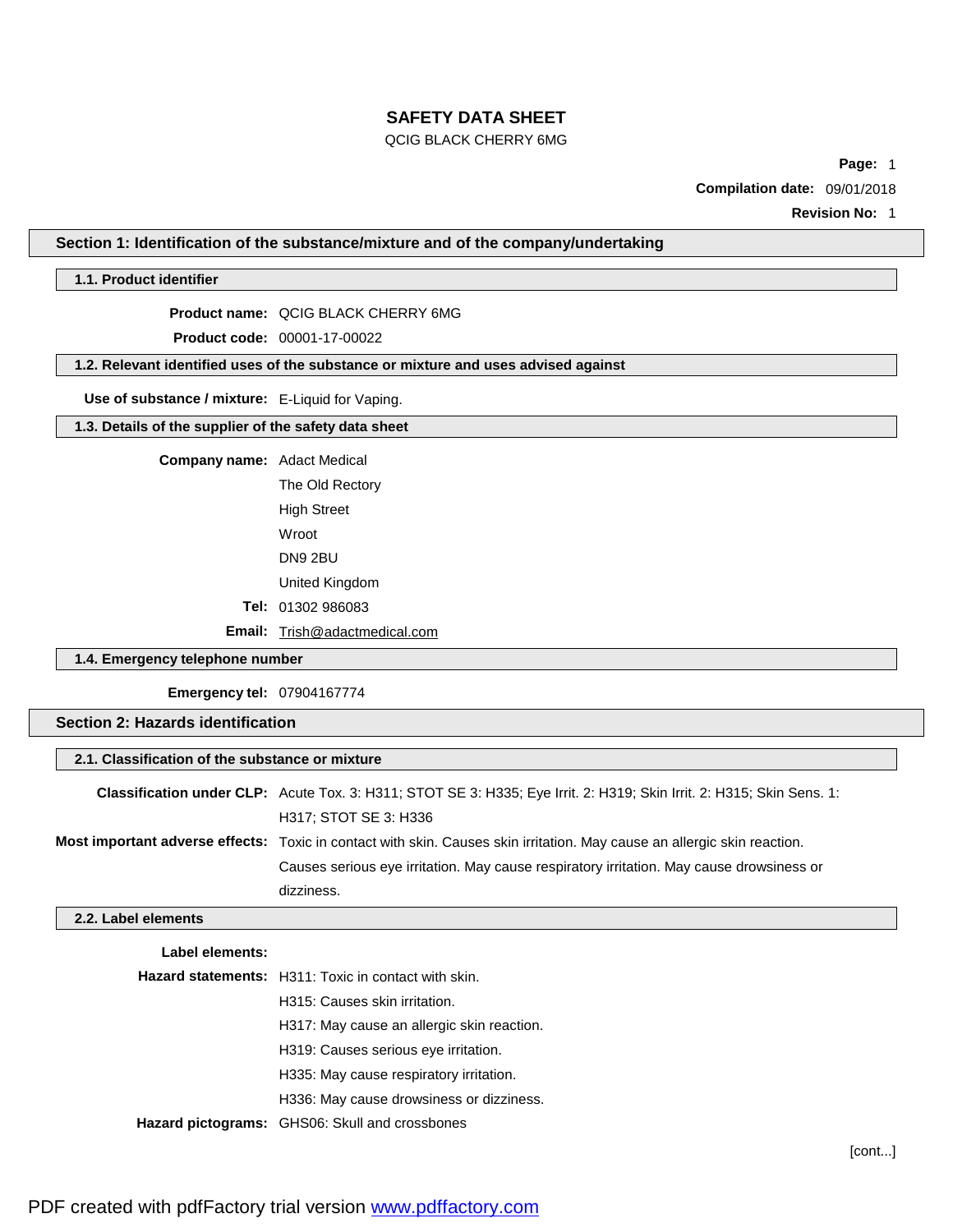QCIG BLACK CHERRY 6MG



| <b>Signal words: Danger</b> |                                                                                      |
|-----------------------------|--------------------------------------------------------------------------------------|
|                             | Precautionary statements: P102: Keep out of reach of children.                       |
|                             | P280: Wear protective gloves/protective clothing/eye protection/face protection.     |
|                             | P302+352: IF ON SKIN: Wash with plenty of water/soap and water.                      |
|                             | P304+340: IF INHALED: Remove person to fresh air and keep comfortable for breathing. |
|                             | P305+351+338: IF IN EYES: Rinse cautiously with water for several minutes. Remove    |
|                             | contact lenses, if present and easy to do. Continue rinsing.                         |
|                             | P361+364: Take off immediately all contaminated clothing and wash it before reuse.   |
|                             |                                                                                      |

**2.3. Other hazards**

PBT: This product is not identified as a PBT/vPvB substance.

## **Section 3: Composition/information on ingredients**

# **3.2. Mixtures**

## **Hazardous ingredients:**

**GLYCEROL** 

| <b>EINECS</b>  | <b>CAS</b>    | PBT/WEL                                                         | <b>CLP Classification</b>                | Percent   |
|----------------|---------------|-----------------------------------------------------------------|------------------------------------------|-----------|
| 200-289-5      | $56 - 81 - 5$ |                                                                 | Skin Irrit. 2: H315; Eye Irrit. 2: H319; | 50-70%    |
|                |               |                                                                 | STOT SE 3: H335; STOT SE 3: H336         |           |
|                |               | PROPYLENE GLYCOL - REACH registered number(s): 01-2119456809-23 |                                          |           |
| 200-338-0      | $57-55-6$     |                                                                 | Acute Tox. 4: H332; Skin Irrit. 2: H315; | 10-30%    |
|                |               |                                                                 | Eye Irrit. 2: H319; Skin Sens. 1: H317;  |           |
|                |               |                                                                 | STOT SE 3: H335; STOT SE 3: H336         |           |
| <b>ETHANOL</b> |               |                                                                 |                                          |           |
| 200-578-6      | 64-17-5       | Substance with a Community<br>workplace exposure limit.         | Flam. Liq. 2: H225                       | $1 - 10%$ |

## NICOTINE (ISO)

| 200-193-3 | . 54-11-5 |  | Acute Tox. 1: H310; Acute Tox. 3: H301;<br>Aquatic Chronic 2: H411 | 1% |
|-----------|-----------|--|--------------------------------------------------------------------|----|
|-----------|-----------|--|--------------------------------------------------------------------|----|

## **Section 4: First aid measures**

# **4.1. Description of first aid measures**

**Skin contact:** Remove all contaminated clothes and footwear immediately unless stuck to skin. Wash

immediately with plenty of soap and water.

**Eye contact:** Bathe the eye with running water for 15 minutes. Consult a doctor.

**Ingestion:** Wash out mouth with water. Consult a doctor.

**Page:** 2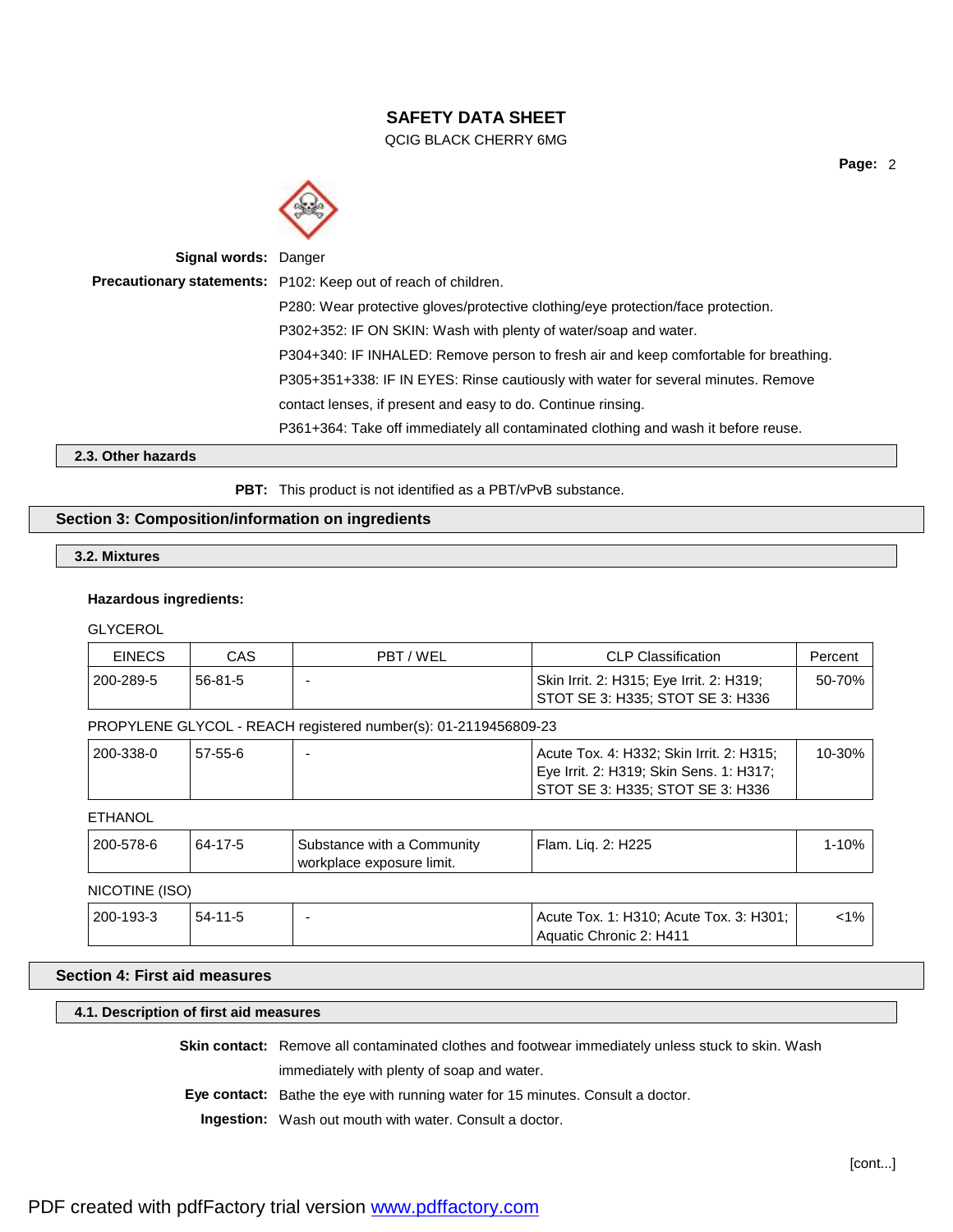#### QCIG BLACK CHERRY 6MG

**Inhalation:** Remove casualty from exposure ensuring one's own safety whilst doing so. Consult a doctor.

#### **4.2. Most important symptoms and effects, both acute and delayed**

**Skin contact:** There may be irritation and redness at the site of contact.

**Eye contact:** There may be irritation and redness. The eyes may water profusely.

**Ingestion:** There may be soreness and redness of the mouth and throat.

**Inhalation:** There may be irritation of the throat with a feeling of tightness in the chest. Exposure may cause coughing or wheezing.

**Delayed / immediate effects:** Immediate effects can be expected after short-term exposure.

#### **4.3. Indication of any immediate medical attention and special treatment needed**

**Immediate / special treatment:** Eye bathing equipment should be available on the premises.

#### **Section 5: Fire-fighting measures**

#### **5.1. Extinguishing media**

**Extinguishing media:** Suitable extinguishing media for the surrounding fire should be used. Use water spray

to cool containers.

#### **5.2. Special hazards arising from the substance or mixture**

**Exposure hazards:** In combustion emits toxic fumes.

#### **5.3. Advice for fire-fighters**

**Advice for fire-fighters:** Wear self-contained breathing apparatus. Wear protective clothing to prevent contact

with skin and eyes.

## **Section 6: Accidental release measures**

**6.1. Personal precautions, protective equipment and emergency procedures**

**Personal precautions:** Refer to section 8 of SDS for personal protection details. If outside do not approach from downwind. If outside keep bystanders upwind and away from danger point. Mark out the contaminated area with signs and prevent access to unauthorised personnel. Turn leaking containers leak-side up to prevent the escape of liquid.

#### **6.2. Environmental precautions**

**Environmental precautions:** Do not discharge into drains or rivers. Contain the spillage using bunding.

## **6.3. Methods and material for containment and cleaning up**

**Clean-up procedures:** Absorb into dry earth or sand. Transfer to a closable, labelled salvage container for disposal by an appropriate method.

**6.4. Reference to other sections**

**Reference to other sections:** Refer to section 8 of SDS.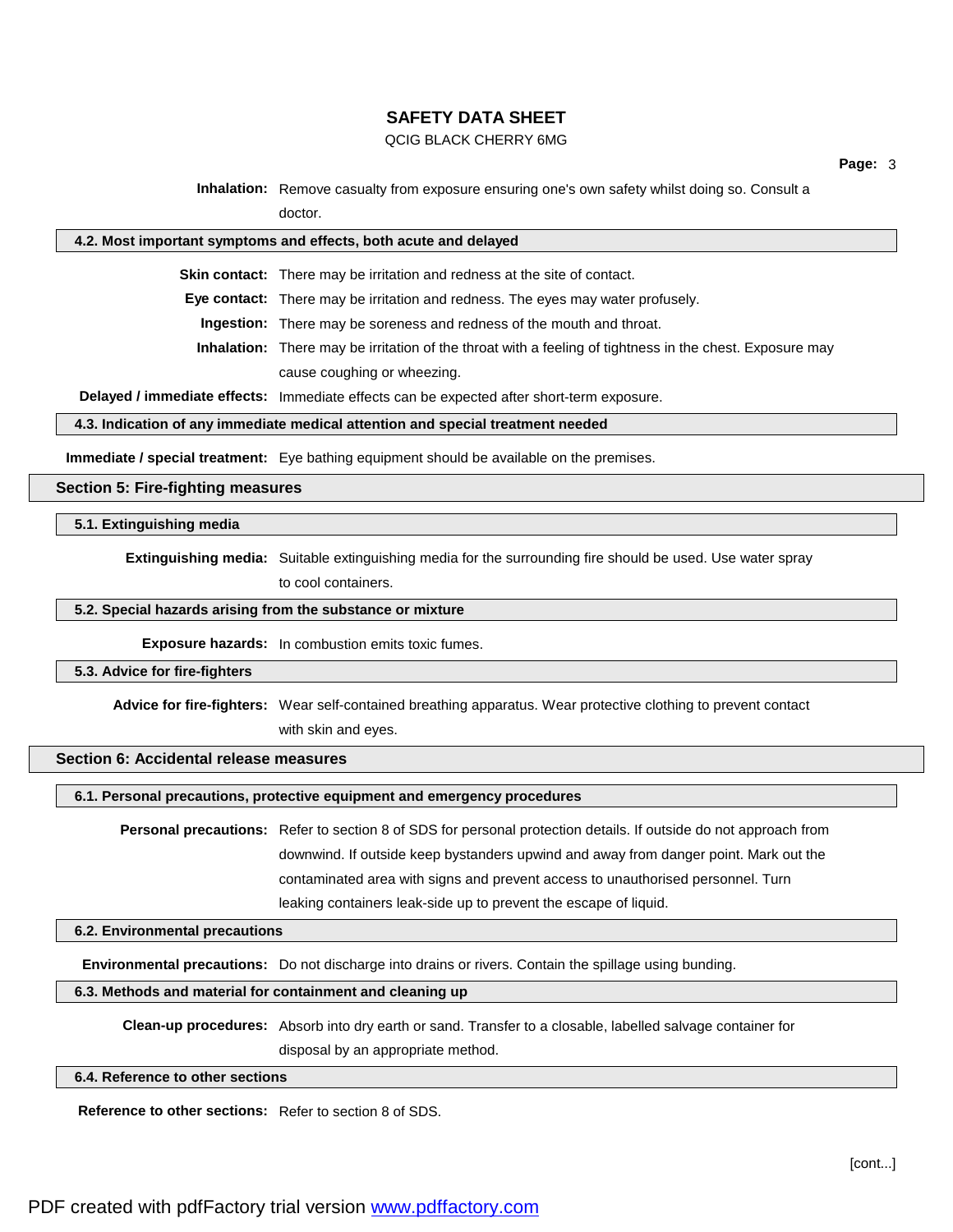#### QCIG BLACK CHERRY 6MG

**Page:** 4

#### **Section 7: Handling and storage**

### **7.1. Precautions for safe handling**

**Handling requirements:** Avoid direct contact with the substance. Ensure there is sufficient ventilation of the area.

Do not handle in a confined space. Avoid the formation or spread of mists in the air.

## **7.2. Conditions for safe storage, including any incompatibilities**

**Storage conditions:** Store in a cool, well ventilated area. Keep container tightly closed.

#### **7.3. Specific end use(s)**

**Specific end use(s):** No data available.

#### **Section 8: Exposure controls/personal protection**

**8.1. Control parameters**

#### **Hazardous ingredients:**

#### **ETHANOL**

| Workplace exposure limits: |                      |                      | Respirable dust |              |
|----------------------------|----------------------|----------------------|-----------------|--------------|
| <b>State</b>               | 8 hour TWA           | 15 min. STEL         | 8 hour TWA      | 15 min. STEL |
| UK                         | 1920 mg/m3           |                      | -               |              |
| <b>NICOTINE (ISO)</b>      |                      |                      |                 |              |
| UK                         | $0.5 \text{ mg/m}$ 3 | $1.5 \text{ mg/m}$ 3 | -               |              |

## **DNEL/PNEC Values**

**DNEL / PNEC** No data available.

**8.2. Exposure controls**

**Engineering measures:** Ensure there is sufficient ventilation of the area. **Respiratory protection:** Self-contained breathing apparatus must be available in case of emergency. **Hand protection:** Wear appropriate protective gloves to prevent skin exposure, as defined in EU Directive 89/686/EEC and the standard EN 374 derived from it. Gloves (Chemical and Liquid Resistant) **Eye protection:** Safety glasses. Ensure eye bath is to hand. **Skin protection:** Protective clothing.

**Section 9: Physical and chemical properties**

### **9.1. Information on basic physical and chemical properties**

**State:** Liquid **Colour:** Colourless **Odour:** Pleasant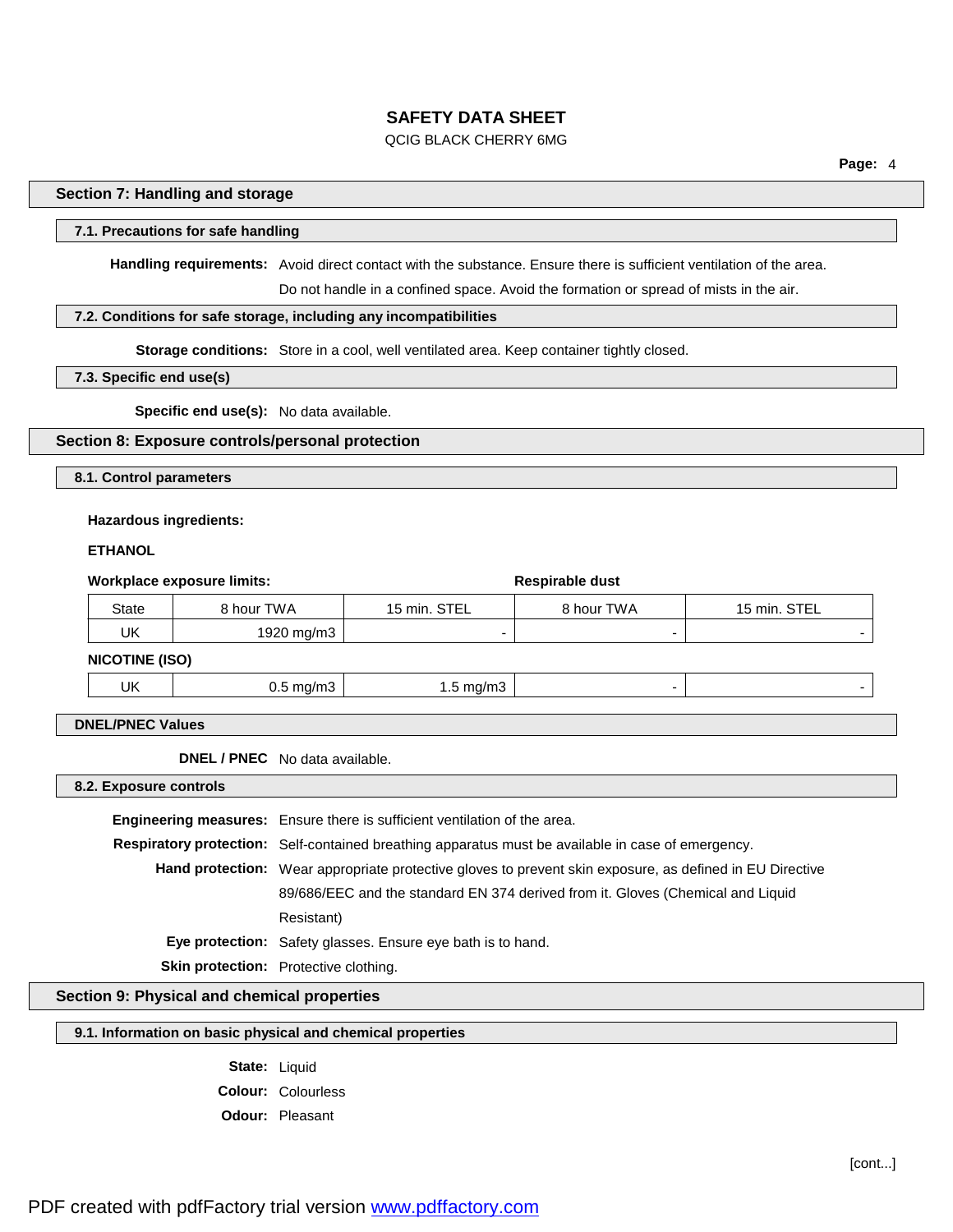### QCIG BLACK CHERRY 6MG

| <b>Evaporation rate: Negligible</b>                  |                                         |                                                |                               |
|------------------------------------------------------|-----------------------------------------|------------------------------------------------|-------------------------------|
|                                                      | <b>Oxidising: Not applicable.</b>       |                                                |                               |
| <b>Solubility in water:</b> Slightly soluble         |                                         |                                                |                               |
|                                                      | Also soluble in: Most organic solvents. |                                                |                               |
| <b>Viscosity: Viscous</b>                            |                                         |                                                |                               |
| <b>Boiling point/range °C:</b> Not applicable.       |                                         | <b>Melting point/range °C:</b> Not applicable. |                               |
| <b>Flammability limits %: lower:</b> Not applicable. |                                         |                                                | <b>upper:</b> Not applicable. |
| <b>Flash point C:</b> Not applicable.                |                                         | Part.coeff. n-octanol/water: Not applicable.   |                               |
| Autoflammability°C: Not applicable.                  |                                         | Vapour pressure: Not applicable.               |                               |
| <b>Relative density:</b> Not applicable.             |                                         |                                                | <b>pH:</b> Not applicable.    |
|                                                      | <b>VOC g/l:</b> Not applicable.         |                                                |                               |
|                                                      |                                         |                                                |                               |

**9.2. Other information**

**Other information:** No data available.

#### **Section 10: Stability and reactivity**

**10.1. Reactivity**

**Reactivity:** Stable under recommended transport or storage conditions.

#### **10.2. Chemical stability**

**Chemical stability:** Stable under normal conditions.

# **10.3. Possibility of hazardous reactions**

**Hazardous reactions:** Hazardous reactions will not occur under normal transport or storage conditions.

Decomposition may occur on exposure to conditions or materials listed below.

**10.4. Conditions to avoid**

**Conditions to avoid:** Heat.

**10.5. Incompatible materials**

**Materials to avoid:** Strong oxidising agents. Strong acids.

**10.6. Hazardous decomposition products**

**Haz. decomp. products:** In combustion emits toxic fumes.

### **Section 11: Toxicological information**

**11.1. Information on toxicological effects**

**Hazardous ingredients:**

**Page:** 5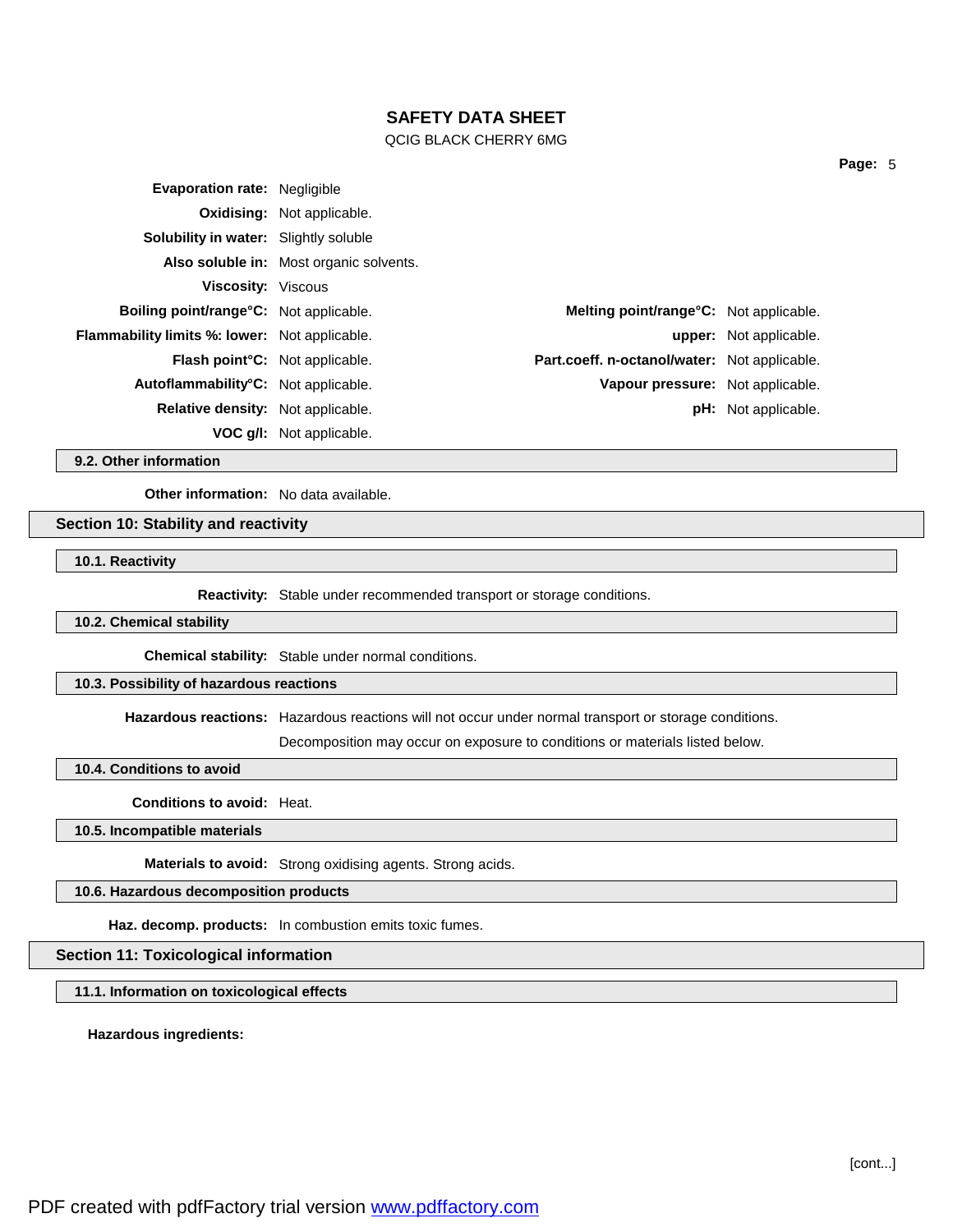## QCIG BLACK CHERRY 6MG

**Page:** 6

## **PROPYLENE GLYCOL**

| <b>IVN</b> | <b>RAT</b> | LD50 | 6423 | mg/kg |
|------------|------------|------|------|-------|
| <b>ORL</b> | <b>MUS</b> | LD50 | 22   | gm/kg |
| ORL        | <b>RAT</b> | LD50 | 20   | gm/kg |

## **ETHANOL**

| <b>IVN</b> | RAT        | LD50 | 1440 | mg/kg         |
|------------|------------|------|------|---------------|
| ORL        | <b>MUS</b> | LD50 | 3450 | $\vert$ mg/kg |
| ORL        | RAT        | LD50 | 7060 | mg/kg         |

## **NICOTINE (ISO)**

| ORL        | <b>MUS</b> | LD50 | 260 | µg/kg |
|------------|------------|------|-----|-------|
| ORL        | <b>RAT</b> | LD50 | 50  | mg/kg |
| <b>SKN</b> | <b>RAT</b> | LD50 | 140 | mg/kg |

#### **Relevant hazards for product:**

| Hazard                         | Route      | Basis                 |
|--------------------------------|------------|-----------------------|
| Acute toxicity (ac. tox. 3)    | DRM        | Hazardous: calculated |
| Skin corrosion/irritation      | <b>DRM</b> | Hazardous: calculated |
| Serious eye damage/irritation  | OPT        | Hazardous: calculated |
| Respiratory/skin sensitisation | <b>DRM</b> | Hazardous: calculated |
| STOT-single exposure           | <b>INH</b> | Hazardous: calculated |

#### **Symptoms / routes of exposure**

**Skin contact:** There may be irritation and redness at the site of contact.

**Eye contact:** There may be irritation and redness. The eyes may water profusely.

**Ingestion:** There may be soreness and redness of the mouth and throat.

**Inhalation:** There may be irritation of the throat with a feeling of tightness in the chest. Exposure may cause coughing or wheezing.

**Delayed / immediate effects:** Immediate effects can be expected after short-term exposure.

### **Section 12: Ecological information**

**12.1. Toxicity**

**Ecotoxicity values:** No data available.

**12.2. Persistence and degradability**

**Persistence and degradability:** Biodegradable.

## **12.3. Bioaccumulative potential**

**Bioaccumulative potential:** No bioaccumulation potential.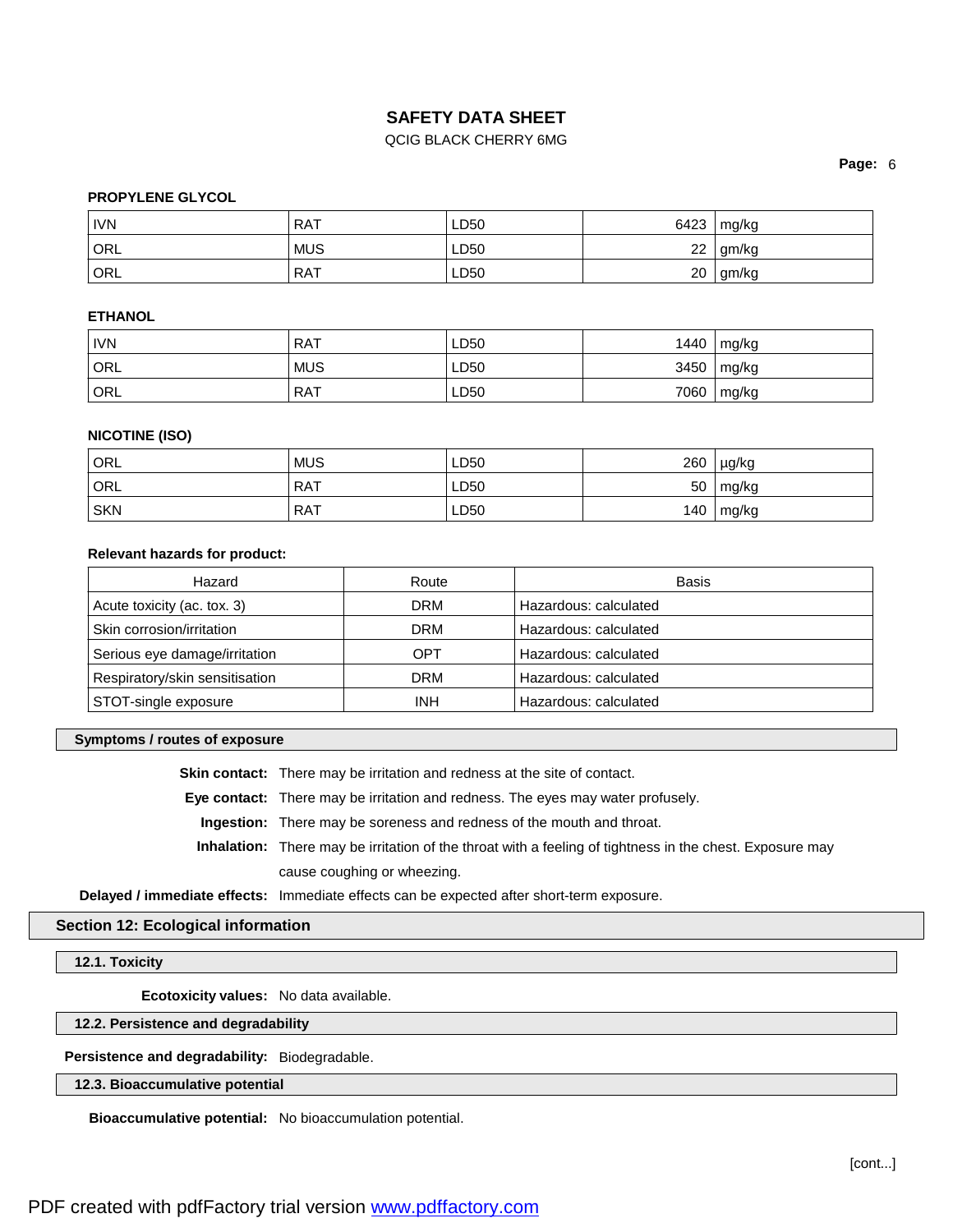#### QCIG BLACK CHERRY 6MG

#### **12.4. Mobility in soil**

**Mobility:** Readily absorbed into soil.

## **12.5. Results of PBT and vPvB assessment**

**PBT identification:** This product is not identified as a PBT/vPvB substance.

#### **12.6. Other adverse effects**

**Other adverse effects:** Negligible ecotoxicity.

#### **Section 13: Disposal considerations**

**13.1. Waste treatment methods**

**Disposal operations:** Transfer to a suitable container and arrange for collection by specialised disposal

company.

**NB:** The user's attention is drawn to the possible existence of regional or national regulations regarding disposal.

### **Section 14: Transport information**

**14.1. UN number**

**UN number:** UN3144

**14.2. UN proper shipping name**

**Shipping name:** NICOTINE PREPARATION, LIQUID, N.O.S.

**14.3. Transport hazard class(es)**

**Transport class:** 6.1

**14.4. Packing group**

**Packing group:** III

**14.5. Environmental hazards**

**Environmentally hazardous:** No **Marine Marine Marine** pollutant: No **Marine Marine** pollutant: No

**14.6. Special precautions for user**

**Special precautions:** No special precautions.

**Tunnel code:** E

**Transport category:** 2

**Section 15: Regulatory information**

**15.1. Safety, health and environmental regulations/legislation specific for the substance or mixture**

**Specific regulations:** Not applicable.